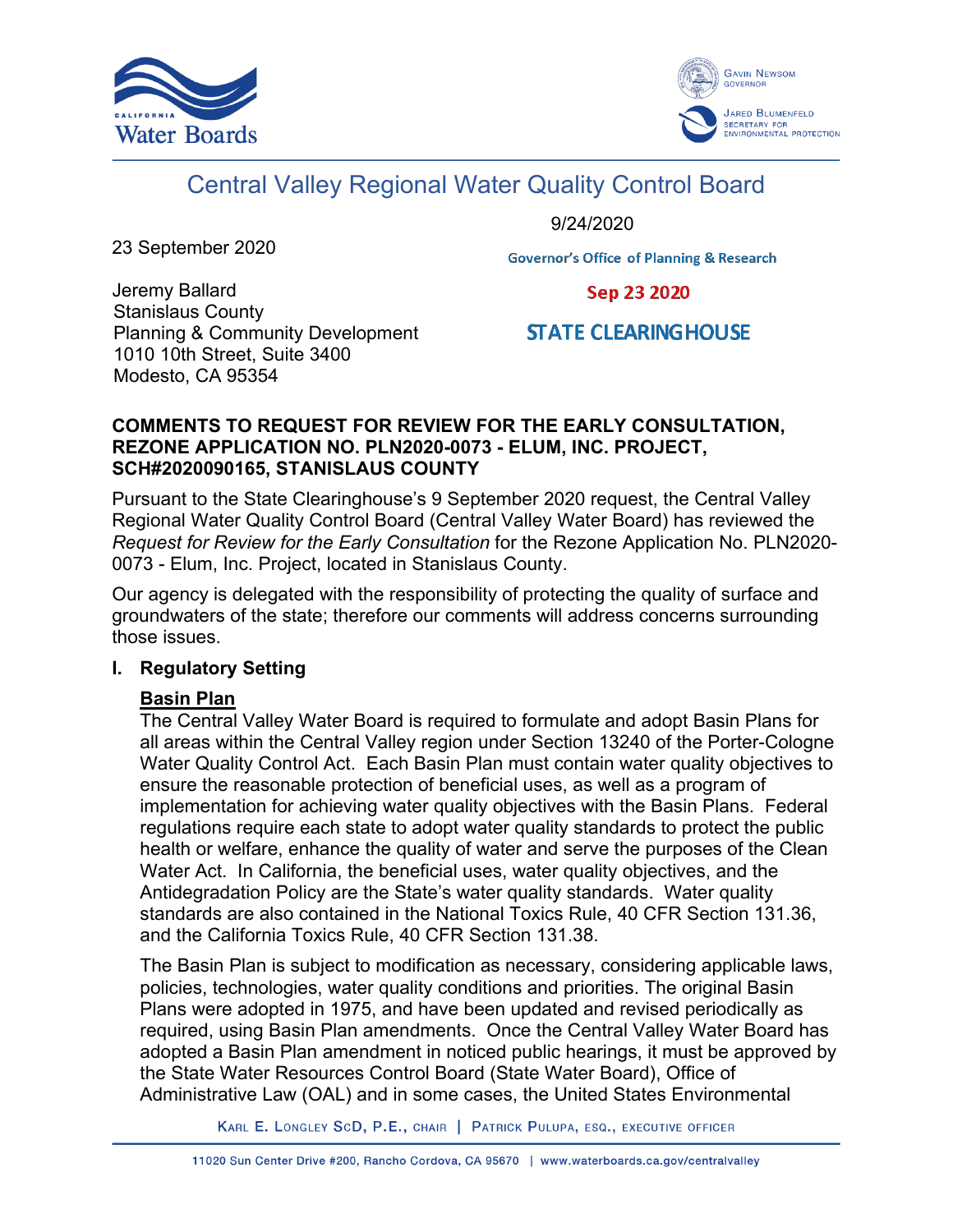Protection Agency (USEPA). Basin Plan amendments only become effective after they have been approved by the OAL and in some cases, the USEPA. Every three (3) years, a review of the Basin Plan is completed that assesses the appropriateness of existing standards and evaluates and prioritizes Basin Planning issues. For more information on the *Water Quality Control Plan for the Sacramento and San Joaquin River Basins*, please visit our website:

[http://www.waterboards.ca.gov/centralvalley/water\\_issues/basin\\_plans/](http://www.waterboards.ca.gov/centralvalley/water_issues/basin_plans/)

#### **Antidegradation Considerations**

All wastewater discharges must comply with the Antidegradation Policy (State Water Board Resolution 68-16) and the Antidegradation Implementation Policy contained in the Basin Plan. The Antidegradation Implementation Policy is available on page 74 at:

https://www.waterboards.ca.gov/centralvalley/water\_issues/basin\_plans/sacsjr\_2018 05.pdf

#### In part it states:

*Any discharge of waste to high quality waters must apply best practicable treatment or control not only to prevent a condition of pollution or nuisance from occurring, but also to maintain the highest water quality possible consistent with the maximum benefit to the people of the State.*

*This information must be presented as an analysis of the impacts and potential impacts of the discharge on water quality, as measured by background concentrations and applicable water quality objectives.*

The antidegradation analysis is a mandatory element in the National Pollutant Discharge Elimination System and land discharge Waste Discharge Requirements (WDRs) permitting processes. The environmental review document should evaluate potential impacts to both surface and groundwater quality.

#### **II. Permitting Requirements**

#### **Construction Storm Water General Permit**

Dischargers whose project disturb one or more acres of soil or where projects disturb less than one acre but are part of a larger common plan of development that in total disturbs one or more acres, are required to obtain coverage under the General Permit for Storm Water Discharges Associated with Construction and Land Disturbance Activities (Construction General Permit), Construction General Permit Order No. 2009-0009-DWQ. Construction activity subject to this permit includes clearing, grading, grubbing, disturbances to the ground, such as stockpiling, or excavation, but does not include regular maintenance activities performed to restore the original line, grade, or capacity of the facility. The Construction General Permit requires the development and implementation of a Storm Water Pollution Prevention Plan (SWPPP). For more information on the Construction General Permit, visit the State Water Resources Control Board website at:

[http://www.waterboards.ca.gov/water\\_issues/programs/stormwater/constpermits.sht](http://www.waterboards.ca.gov/water_issues/programs/stormwater/constpermits.shtml) [ml](http://www.waterboards.ca.gov/water_issues/programs/stormwater/constpermits.shtml)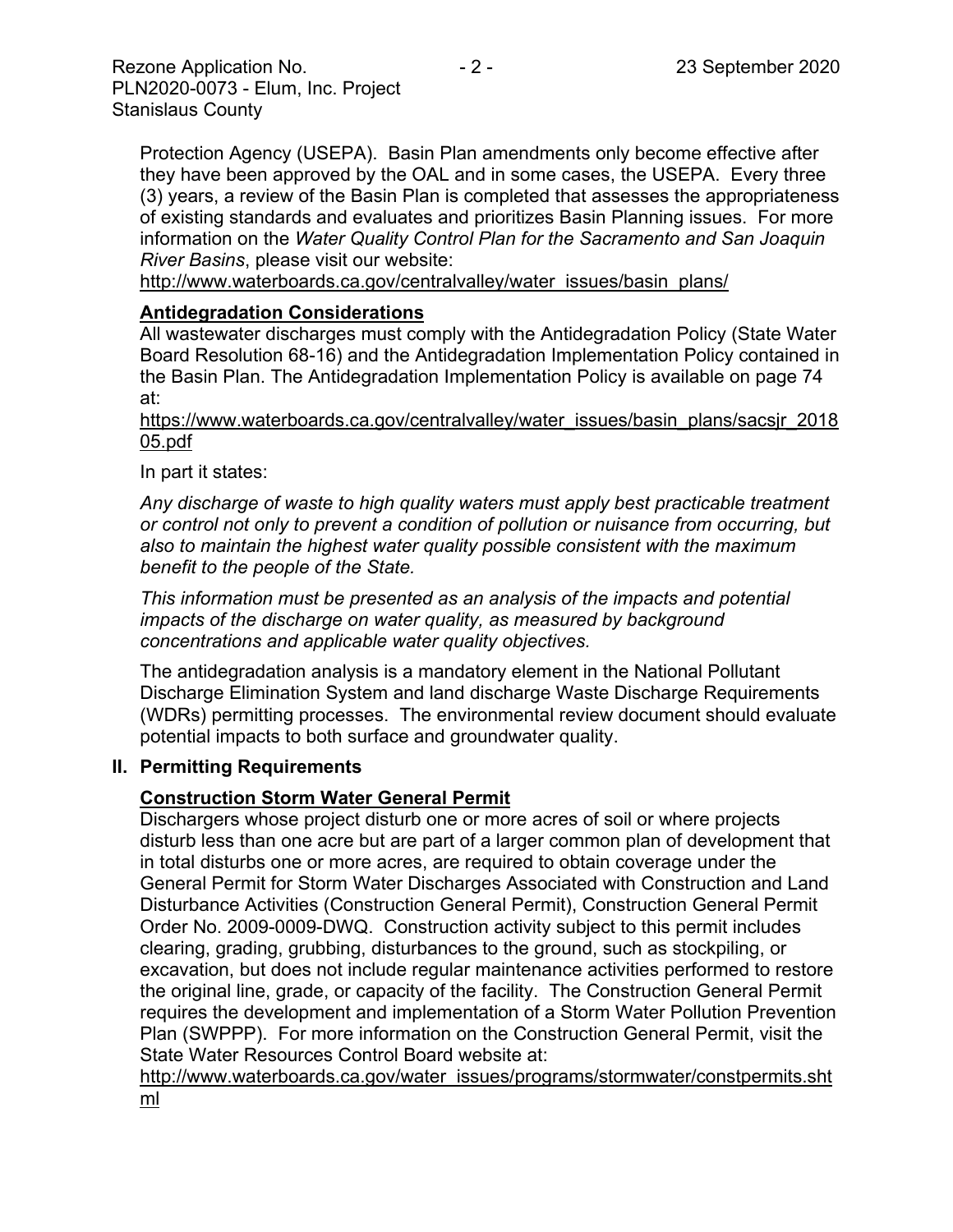# **Industrial Storm Water General Permit**

Storm water discharges associated with industrial sites must comply with the regulations contained in the Industrial Storm Water General Permit Order No. 2014- 0057-DWQ. For more information on the Industrial Storm Water General Permit, visit the Central Valley Water Board website at:

http://www.waterboards.ca.gov/centralvalley/water\_issues/storm\_water/industrial\_ge neral\_permits/index.shtml

# **Clean Water Act Section 404 Permit**

If the project will involve the discharge of dredged or fill material in navigable waters or wetlands, a permit pursuant to Section 404 of the Clean Water Act may be needed from the United States Army Corps of Engineers (USACE). If a Section 404 permit is required by the USACE, the Central Valley Water Board will review the permit application to ensure that discharge will not violate water quality standards. If the project requires surface water drainage realignment, the applicant is advised to contact the Department of Fish and Game for information on Streambed Alteration Permit requirements. If you have any questions regarding the Clean Water Act Section 404 permits, please contact the Regulatory Division of the Sacramento District of USACE at (916) 557-5250.

## **Clean Water Act Section 401 Permit – Water Quality Certification**

If an USACE permit (e.g., Non-Reporting Nationwide Permit, Nationwide Permit, Letter of Permission, Individual Permit, Regional General Permit, Programmatic General Permit), or any other federal permit (e.g., Section 10 of the Rivers and Harbors Act or Section 9 from the United States Coast Guard), is required for this project due to the disturbance of waters of the United States (such as streams and wetlands), then a Water Quality Certification must be obtained from the Central Valley Water Board prior to initiation of project activities. There are no waivers for 401 Water Quality Certifications. For more information on the Water Quality Certification, visit the Central Valley Water Board website at:

https://www.waterboards.ca.gov/centralvalley/water\_issues/water\_quality\_certificatio n/

## **Waste Discharge Requirements – Discharges to Waters of the State**

If USACE determines that only non-jurisdictional waters of the State (i.e., "nonfederal" waters of the State) are present in the proposed project area, the proposed project may require a Waste Discharge Requirement (WDR) permit to be issued by Central Valley Water Board. Under the California Porter-Cologne Water Quality Control Act, discharges to all waters of the State, including all wetlands and other waters of the State including, but not limited to, isolated wetlands, are subject to State regulation. For more information on the Waste Discharges to Surface Water NPDES Program and WDR processes, visit the Central Valley Water Board website at:https://www.waterboards.ca.gov/centralvalley/water\_issues/waste\_to\_surface\_wat er/

Projects involving excavation or fill activities impacting less than 0.2 acre or 400 linear feet of non-jurisdictional waters of the state and projects involving dredging